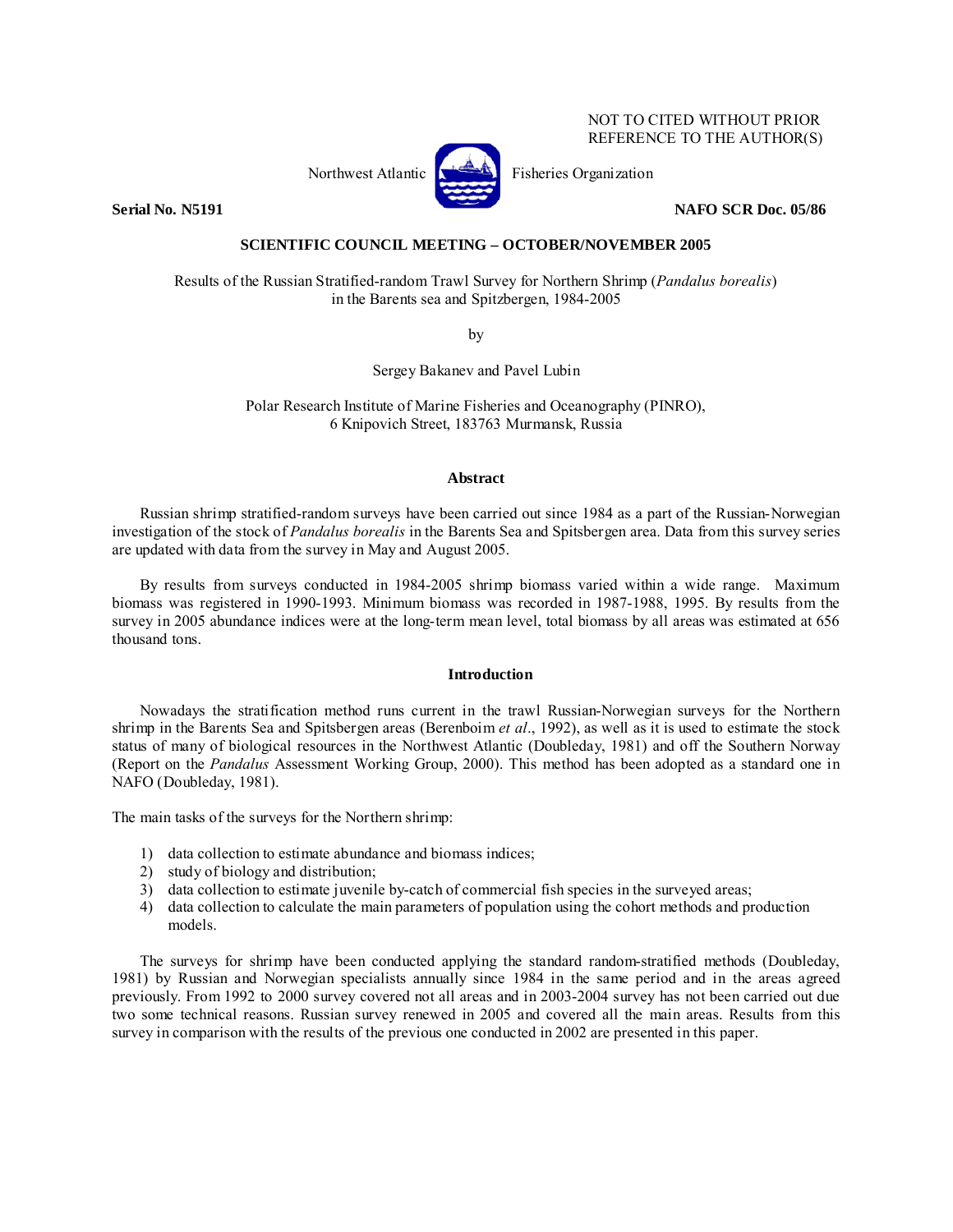# **Material and Methods**

# *Survey periods*

The Russian survey for the Northern shrimp is carried out in two stages:

- 1) 20 April 25 May in the Barents Sea areas;
- 2) 1-25 August in the Bear Island Spitsbergen area.

The research trawl survey is conducted from the late April to the late May. This season has been chosen due to the necessity to decrease the errors in estimates because of the daily vertical migrations of shrimp at most. In the other seasons, in the dark time, a considerable part of the Northern shrimp biomass is distributed outside the area assessed using bottom trawl.

Since 2002, the survey for shrimp in the Bear Iseland-Spitsbergen area has been carried out in August that allows to survey a great part of the high latitude areas of the Spitsbergen Archipelago which is covered with ice in the other seasons. The duration of the light day in the high latitude areas in this period permits us to obtain the correct data comparable with those ones on the Barents Sea.

## *Stratification*

The surveyed Barents Sea area is divided into four parts (Fig. 1, Table 1). The area of the Spitsbergen Archipelago includes three areas (Fig. 2, Table 2). The areas of the Northern shrimp distribution were divided into strata allowing for accumulated knowledge on its distribution, the data on fishery statistics and the position of isobaths (Berenboim *et al*., 1992).

The Russian trawl survey covers the area of Stratum 21 in the Barents Sea and Stratum 24 in the Bear Island-Spitsbergen area. The distinctive bottom topography in the Bear Island-Spitsbergen area conditioned closer link of the stratum borders with the isobaths. Some stratum borders in this area correspond to 200, 300, 400 m isobaths. The Barents Sea areas were divided into strata allowing for the long-term data on shrimp distribution. During the further research the borders and the number of strata may be changed in order to have the optimal assessment of the shrimp stock.

## *The requirements to the vessel and the research fishing gear*

The valid tows are made by bottom research trawl (Drawing 2548 (32.4/37.6) with the codend 2383-01 (the internal mesh size – 40 mm) with inserted cover (the cylindrical part with 10 m length and 10 mm mesh knot of knot) and without the selectivity grid. The trawl boards must have the area of 4.5  $m^2$ . In the survey a standard tow distance equal to three miles is used (Berenboim *et al*., 1992). Recommended tow speed is 2.6-2.7 knots. During a valid tow the trawl parameters may be controlled using SCANMAR equipment.

The catchability of the research trawl concerning the northern shrimp (0.182) was derived by the experimental way (Berenboim, Lysy, Serebrov, 1980). The fishing area is calculated allowing for the average horizontal trawl opening equal to 14.5 m (the distance between wings), as well as the tow speed and duration.

Vessel route is planned in such a way to investigate all the survey strata in the most short-term period. The work is done twenty four hours a day. The passages from station to station are the shortest in distance.

## *Data collection and processing*

Survey biological data are collected and processed in accordance with methods used in PINRO (Anon., 2001).

The abundance indices by strata and areas are calculated separately by sex and the areas with 0.5 mm interval, as well as by the groups:  $\leq 17$  mm, 17-20 mm, 21-23 mm and  $\geq 23$  mm. The calculations are made in accordance with standard methods adopted in NAFO and developed by Cochran (1997).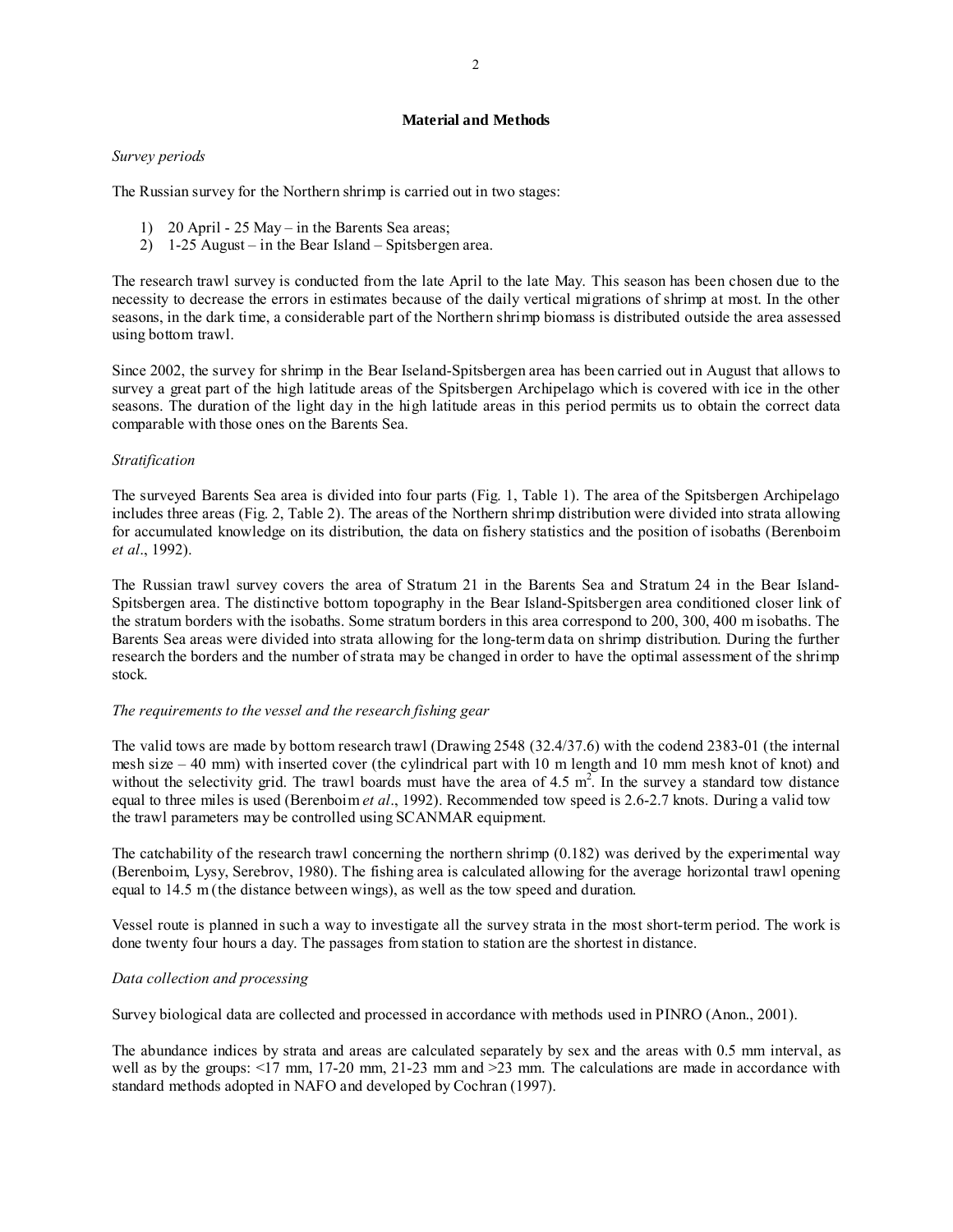The number of small areas  $(N_k)$  in stratum k which are equal to the area of a standard tow is calculated by the formula:

$$
N_k = S_k \, / \, S_t \, ,
$$

where  $S_k$  – the area of stratum (sq. miles)  $S_t$  – the area of a standard tow.

Mean arithmetic index of shrimp abundance  $(\overline{y_k})$  in a catch of one tow in stratum k in the area surveyed is calculated by the formula:

$$
\overline{y_k} = \frac{1}{n_k} \sum_{i=1}^{n_k} y_{i,k} ,
$$

Where  $n_k$  – the number of tows in stratum k

 $y_{i,k}$  – the catch of shrimp (ind.) per *i*-tow in stratum *k*.

The variance  $(s_{\frac{y}{k}}^2)$  of mean arithmetic index of abundance in stratum k is calculated using a standard method:

$$
s_{\overline{y_k}}^2 = \frac{1}{n_k - 1} \sum_{i=1}^{n_k} (y_{i,k} - \overline{y_k})^2.
$$

Mean weighted index of abundance  $(\overline{y_m})$  is calculated for area m and the entire survey area, on the whole:

$$
\overline{y_m} = \frac{1}{N_m} \sum_{k=1}^{L} N_K \overline{y_k} ,
$$

where  $N_m - a$  number of small areas in area m which are equal to the area of one standard tow, *L* – a number of strata in the area.

The variance ( $s_{\frac{y_m}{x_m}}^2$ ) of mean weighted index of abundance in area m is calculated by the following formula:

$$
s_{\overline{y_m}}^2 = \frac{1}{N_m^2} \sum_{k=1}^L \frac{N_k^2 s_{\overline{y_k}}^2}{n_k} .
$$

The error of average is calculated by the formula:

$$
\sigma_{\overline{y_m}} = \sqrt{S_{\overline{y_m}}^2}
$$

The variation coefficient is derived using the formula:

$$
CV = \frac{\sigma_{\overline{y_m}}}{\overline{y_m}}.
$$

The shrimp abundance index  $Y_m$  for area m:

$$
\label{eq:Y} \Upsilon\,m\,=\mathrm{N}_{\,m}\,\overline{\,\mathcal{Y}_{m}\,}\,\pm\mathrm{N}_{\,m}\,^{\,\ast}\,(\sigma\,\underset{\mathcal{Y}_{m}}{\boldsymbol{\mathcal{W}}}\,^{\,\ast}\,t(P_{c}\,)\,),
$$

where  $t(P_c)$  - Student's coefficient depending on choosing the confidence probability  $P_c$ .

Choosing  $P_c$ -value is rather the result of agreement, than of the strict analysis. ICES advices to take  $P_c = 95\%$  when estimating the reference points, while the other sources which are not less authoritative consider that it is possible to diminish the confidence probability to *P*<sub>c</sub>≥50% (Anon., 1992; Anon., 2000).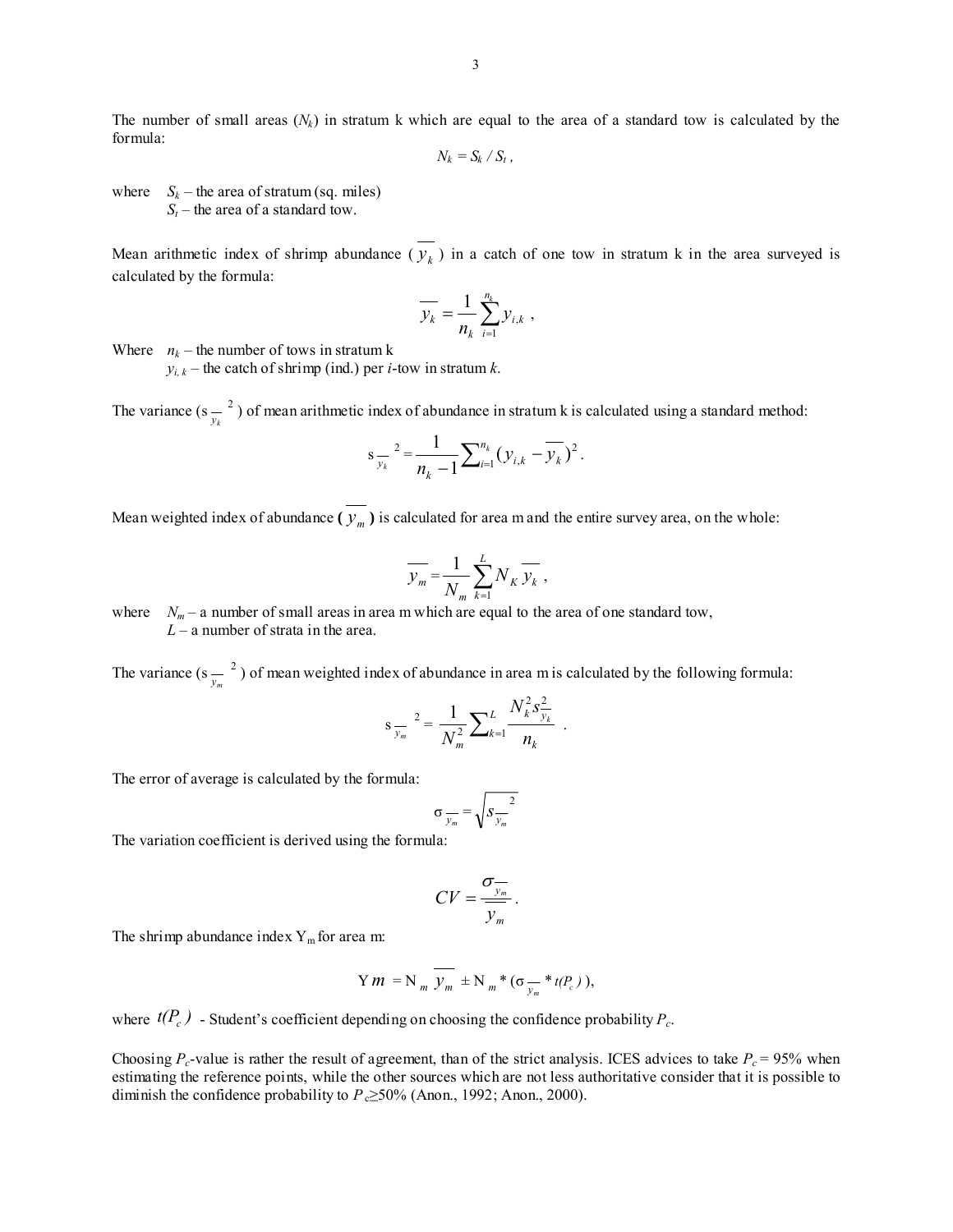In our case we have chosen  $P_c = 95\%$ , then :

$$
Ym = N_m * \overline{y_m} \pm N_m * 2 \sigma_{\overline{y_m}}.
$$

#### **Results and Discussion**

#### **Biomass, total estimate**

For all strata biomass estimates have been calculated (Tables 1) on the basis of the nominal swept area. The biomass estimates (in thousand tons) for the nine main regions in 2005 are:

| <b>BIOMASS ESTIMATE</b> | <b>NO. OF HAULS</b> | <b>COEFFICIENT OF</b> |  |  |
|-------------------------|---------------------|-----------------------|--|--|
| (THOU. TONS)            |                     | VARIATION (%)         |  |  |
| 126                     | 14                  | 15                    |  |  |
| 203                     | 21                  | 19                    |  |  |
| 103                     | 16                  | 21                    |  |  |
| 23                      |                     | 29                    |  |  |
|                         |                     |                       |  |  |
| 29                      | 20                  | 26                    |  |  |
| 31                      | 20                  | 24                    |  |  |
| 54                      | 18                  | 28                    |  |  |
| 30                      | 37                  | 33                    |  |  |
| 58                      | 13                  | 23                    |  |  |
| 656                     | 166                 | 8                     |  |  |
|                         |                     |                       |  |  |

By results from surveys conducted in 1984-2005 shrimp biomass varied within a wide range (Table 2). Maximum biomass was registered in 1990-1993. Minimum biomass was registered in 1987-1988, 1995. By results from the survey in 2005 abundance indices were at the long-term mean level, total biomass by all areas was estimated at 656 thousand tons.

Biomass distribution in 2005 was rather traditional (Fig. 1) with high densities in the Hopen, Iversen Bank, and Goose Bank areas.

*Goose Bank.* Biomass of the Northern shrimp on the Goose Bank reduced to the long-term mean level and amounted to 61.9 thousand tons. As compared to estimates made in 2002, stock reduced almost in two times. Marked changes took place in the northern areas of the Bank (Stratum «8s»), where the mean catch constituted 77 kg per a haul and maximum catch made up 180 kg. The highest catches of shrimp were taken in the Stratum 7s in the Goose Bank area and amounted to 240 kg.

*Kola coast.* The stock of the Northern shrimp along the Kola coast decreased more than in two times compared with 2002 and the long-term mean level (Fig. 4). The total stock of the Northern shrimp constituted 28.9 thousand tons. Especially low catches were registered in the Stratum «3s» in the immediate proximity to the Kola Bay, where their values were estimated at less than 1 kg per a haul.

*Iversen and Tiddly Banks, East Finmark.* In the area covered the Central Plateau (strata 6, 7 1s), the Demidov Bank (strata 10-12, 25) and the Finnmarken Bank (strata 2, 4) stock of the Northern shrimp constituted 251.4 thousand tons. In spite of decrease in shrimp biomass by 20-37% compared to 2002, values of 2005 were close to the long-term mean level. The highest catches were registered in the northern Demidov Bank and estimated at 140-280 kg / per a haul.

*Hopen*. Total stock of the Northern shrimp in the Western Deep area constituted 203.2 thousand tons. This value was 42% lower than values of 2002 and 34% lower than long-term mean level. The lowest catches were registered in the southern (14, 15) and western (16) strata, where their values reached 1 kg per a haul. Catches taken in the northern strata (17, 18) were noticeably higher and estimated at 325 kg/per a haul. Four Norwegian vessels fishing shrimp were registered in the northern part of this area.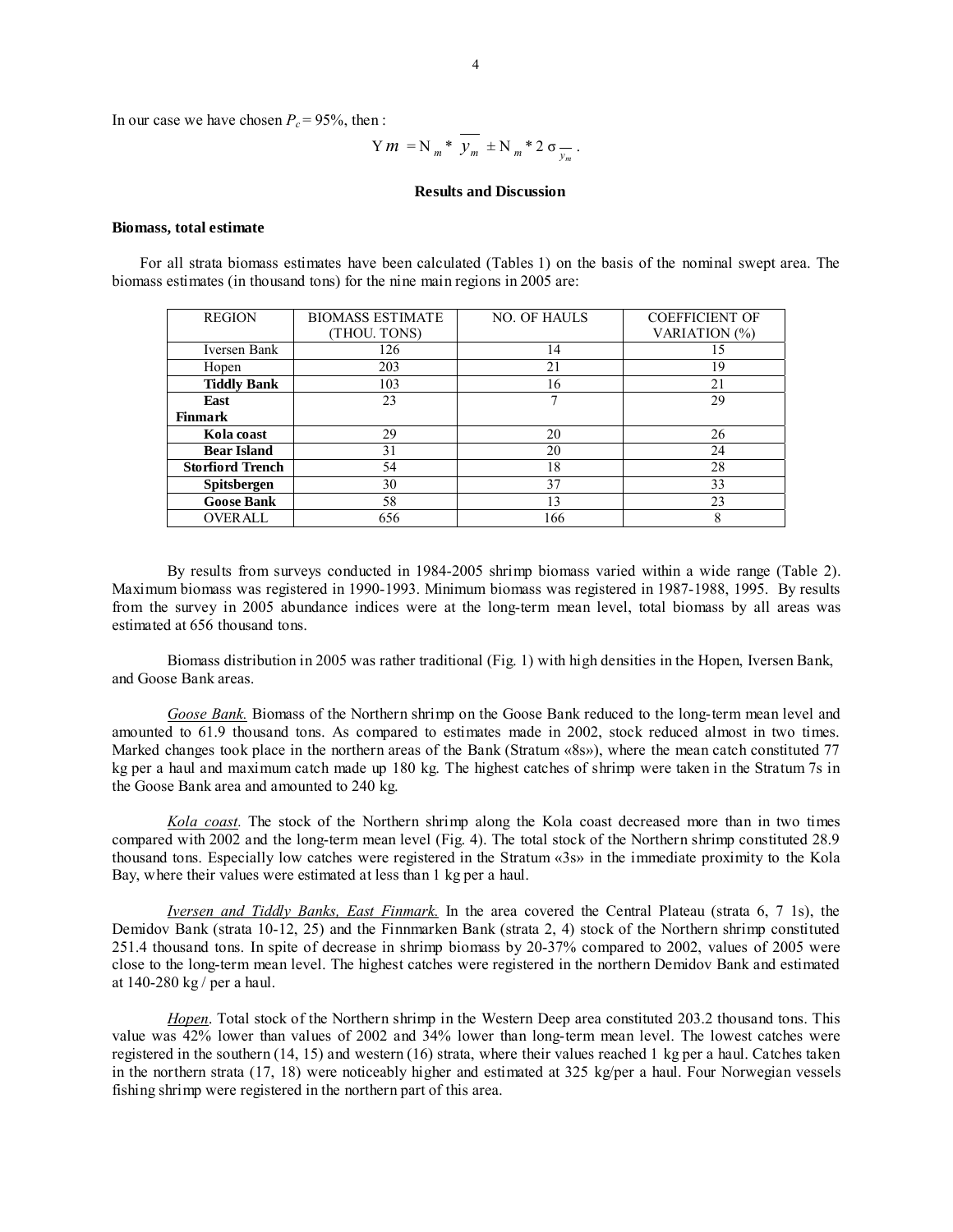*Bear Island.* Abundance indices increased in two times compared to 2002 and were 1.5 higher than the long –term mean level in the Bear Island area. Catches varied from 0 to 70 kg.

*Storfiord Trench.* The Northern shrimp biomass increased to the long-term mean level in the South Cape Deep area. As compared with estimates made in 2002, the stock increased by 40%. The highest catches of shrimp in this area were registered in the Stratum 44 and reached 260 kg.

*Spitsbergen.* The Northern shrimp stock along the West Spitsbergen decreased by 20% both compared to 2002 and the long-term mean level. Total stock of the Northern shrimp amounted to 30 thousand tons. High catches were registered in the Stratum 58 in the immediate proximity to Isfjord and in the northern areas, where catches reached 400 kg.

### **Biological status of the Northern shrimp in the surveyed period**

The basis of shrimp population in the Barents Sea as in the previous years of observations was represented by individuals of younger age groups (males with carapace 10-20 mm and females with carapace 19-24 mm). Sex ratio in the Northern shrimp aggregations varied depending on place of trawling, but, on the whole, over the surveyed area males predominated in catches and constituted about 66% of the total shrimp abundance. Spawning females constituted about 20%, post-spawning females made up about 13% of the catch. The ratio of large old individuals and small young ones is described well in number of individuals in 1 kg of the catch. Thus, over the greater part of the surveyed area 170-220 individuals occurred in 1 kg of the catch. A higher percentage of large individuals occurred in the south-eastern part of the Coastal area, where less than 120 individuals were found in 1 kg of the catch. The greatest number of small individuals was registered in the Eastern area of the Goose Bank, where more than 420 individuals of the northern shrimp occurred in 1 kg of the catch.

Individuals with carapace length of 10-28 mm (Fig. 4) were found in *Hopen area* of the survey. Major part of catches was represented by males with carapace length of 17-21 mm. Nonspawning females were represented by a modal group within a range from 21 to 23.5 mm. Females without sternal spines were found in small numbers, their carapace length varied from 20.5 to 26.5 mm.

Size – sex structure of shrimp aggregations in *the Grey area (Iversen and Tiddly Banks, East Finmark)* was similar to that one in the Northern area (Fig. 4). A modal group of males was represented by individuals with carapace length of 17-21 mm as well, and a modal group of females without sternal spines by individuals with carapace length of 21-23 mm.

Size-sex structure of the Northern shrimp aggregations in *the Goose Bank* was similar to that one of aggregations in the Central and Northern areas. The most remarkable feature of shrimps inhabiting this area is decrease in modal carapace length of the both sex groups (Fig. 4). Thus a modal group of males was represented by individuals with carapace length of 12-20 mm. Non-spawning females were represented mainly by individuals with carapace length of 19-22.5 mm. Females without sternal spines were represented within the same range.

A considerable difference in size-sex structure of the Northern shrimp was observed in *the Kola Coast* of the survey (Fig. 4). Size structure of males was represented by two modal groups of 12-15 mm and 15-19 mm. Percentage of the females compared to other investigated areas was noticeably higher in this area and made up 50% of the total abundance. A modal group of females with sternal spines was represented by individuals with carapace length of 19-23.5 mm, females without sternal spines were represented by individuals with carapace length of 21- 24.5 mm.

Size – sex structure analysis of the Northern shrimp, inhabiting the Spitsbergen area, showed that the basis of the population (about 50%) consisted of males with carapace length of 14-20 mm. A quarter of all individuals were represented by non-spawning females with carapace length of 1-26 mm. The rest part of analyzed shrimp consisted of females with carapace length less than 30 mm, which have spawned once or more.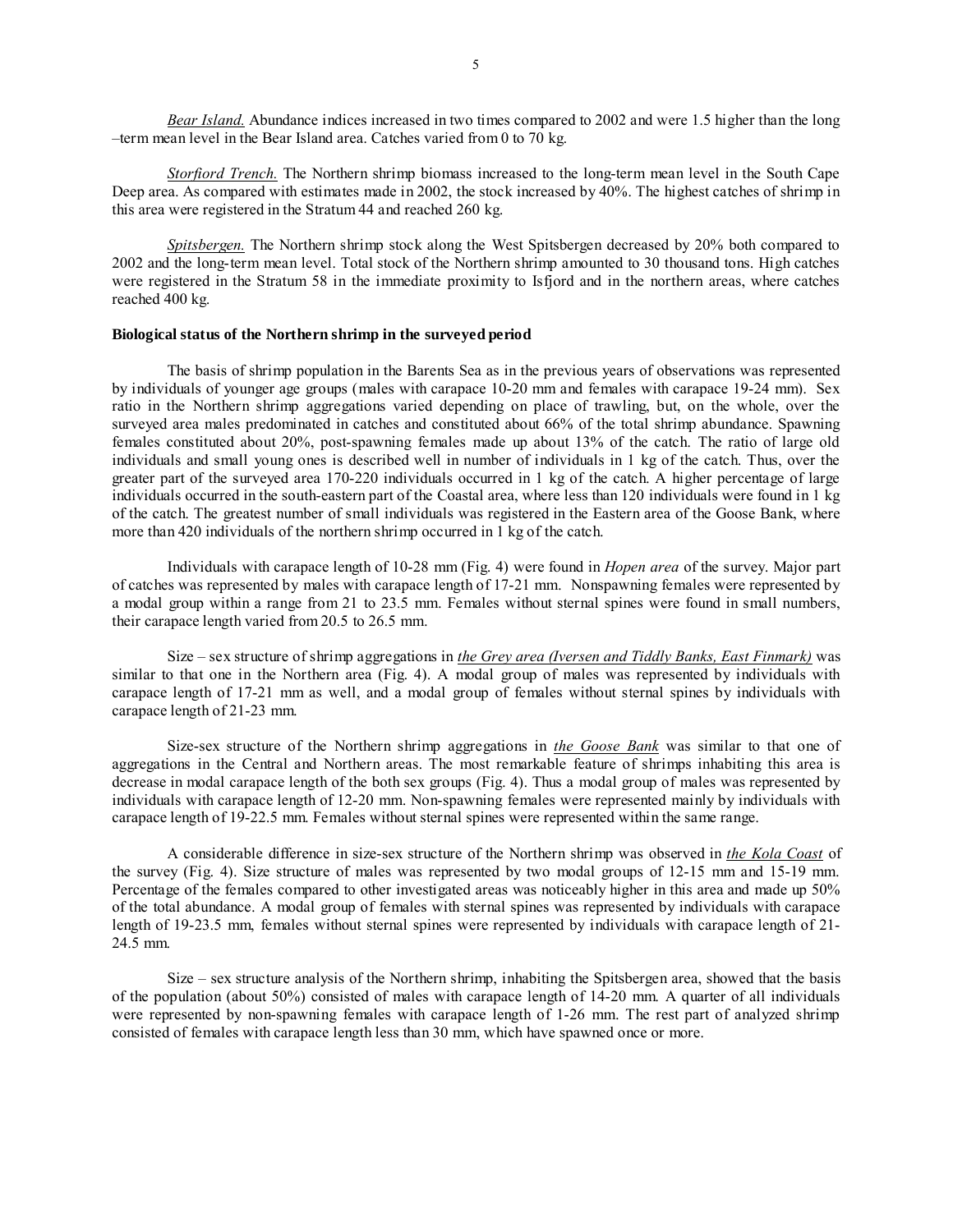## **Conclusions**

- 1. The survey for the Northern shrimp in the Barents Sea showed the total reduction in stock by 11% in comparison with the long-term mean level and by 30% in comparison with 2002, the stock constituted 545.3 thousand tons.
- 2. The basis of the Barents Sea shrimp population consists of males of a modal group with carapace length of 10- 20 mm. No drastic changes in length frequency distribution took place.
- 3. Density distribution of the shrimp in the surveyed areas was as in the previous years, with high densities in the investigated areas of Hopen, Iversen Bank, and Goose Bank. On the whole, the status of the Northern shrimp in 2005 is characterized as satisfactory.

## **References**

Berenboim, B., S. Mukhin, and K. Sunnanå. 1992. Results from Norwegian and Soviet investigations of shrimp *Pandalus borealis* in the Barents Sea. *ICES C.M. Doc*., No. 1992/K:14.

Cochran, W. G. 1997. Sampling Techniques. Third Edition. John Wiley & Sons, Toronto, 428 p.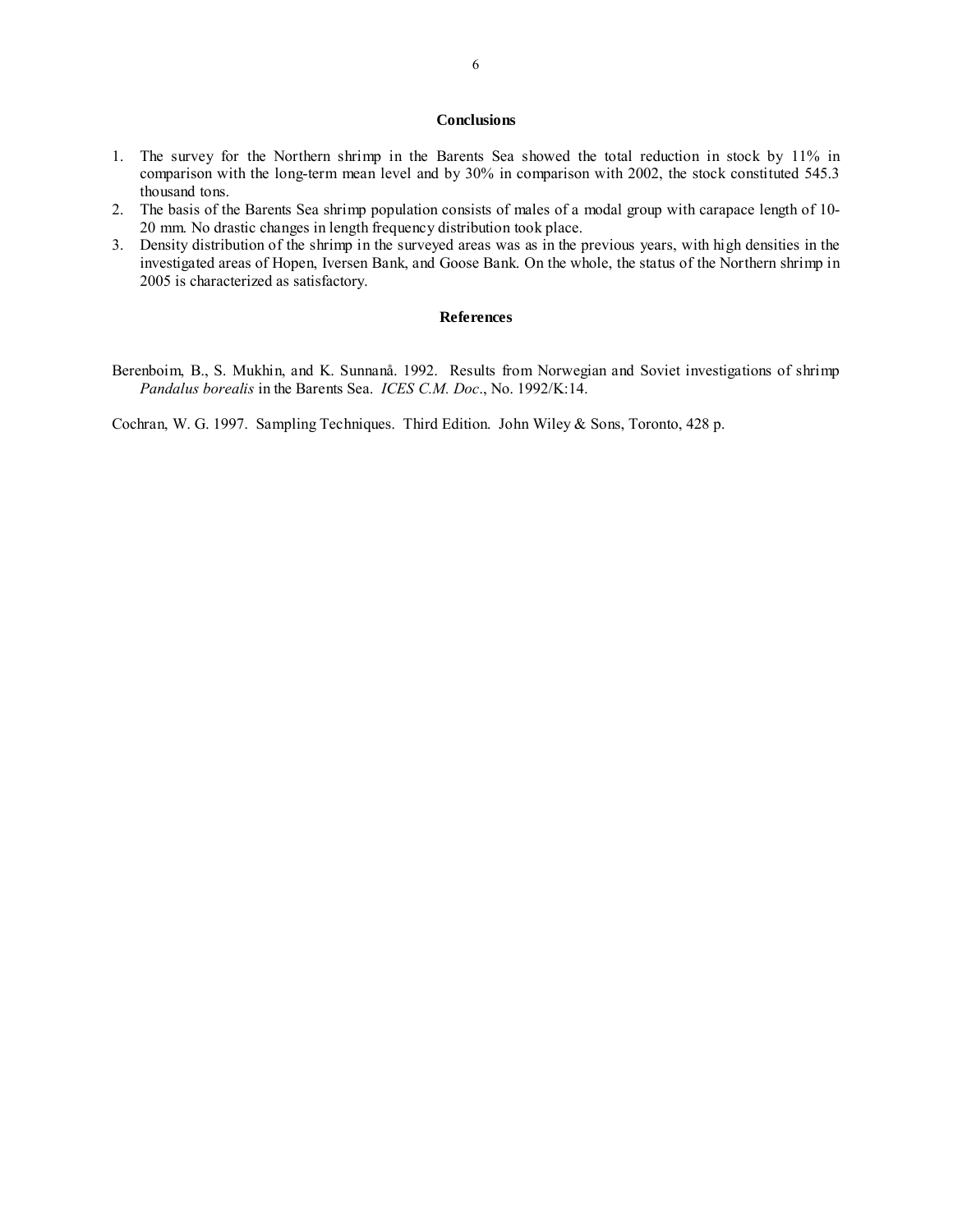|                         | Area          |                                    | $CV\%$              | Average               |                         |
|-------------------------|---------------|------------------------------------|---------------------|-----------------------|-------------------------|
| <b>Strata/Region</b>    | (sq.          | <b>Biomass</b>                     | in                  | catch in              | <b>Hauls</b>            |
|                         | miles)        |                                    | region              | strata/region         |                         |
| $\overline{25}$         | 1200          | $\overline{59}$                    |                     | 210                   | $\overline{\mathbf{3}}$ |
| 12                      | 1423          | 26                                 |                     | 77                    | $\mathfrak{Z}$          |
| 11                      | 1364          | 19                                 |                     | 61                    | $\overline{4}$          |
| 10                      | 2373          | 22                                 |                     | 39                    | $\overline{4}$          |
| <b>Iversen Bank</b>     | 6360          | 126                                | $\overline{15}$     | 97                    | $\overline{14}$         |
| 18                      | 2457          | 95                                 |                     | 166                   | $\boldsymbol{7}$        |
| 17                      | 1535          | 59                                 |                     | 166                   | $\overline{\mathbf{3}}$ |
| 16                      | 1553          | 19                                 |                     | 51                    | $\overline{\mathbf{3}}$ |
| 15<br>14                | 2039          | 14                                 |                     | 30                    | $\overline{\mathbf{4}}$ |
|                         | 2535          | 15                                 |                     | 26                    | $\overline{\mathbf{4}}$ |
| Hopen                   | 10119<br>1953 | 203<br>44                          | 19                  | 88<br>$\overline{96}$ | 21<br>$\overline{5}$    |
| 7<br>6                  | 2776          | 37                                 |                     | 57                    | 6                       |
| 1c                      | 2017          | 22                                 |                     | 47                    | 5                       |
| <b>Tiddly Bank</b>      |               |                                    | 21                  |                       | $\overline{16}$         |
| 4                       | 6746<br>1841  | 103<br>18                          |                     | 67<br>41              | $\overline{\mathbf{3}}$ |
| $\overline{2}$          | 1697          | 5                                  |                     | 13                    | $\overline{4}$          |
| <b>East Finmark</b>     | 3538          | 23                                 | $\overline{29}$     | $\overline{27}$       | 7                       |
| 6c                      | 798           | 7                                  |                     | 38                    | $\overline{4}$          |
| 5c                      | 1168          | $\overline{c}$                     |                     | $\sqrt{6}$            | $\overline{\mathbf{3}}$ |
| 4c                      | 1539          | 5                                  |                     | 14                    | $\overline{4}$          |
| 3c                      | 1120          | $\mathbf{1}$                       |                     | 5                     | $\overline{\mathbf{3}}$ |
| 2c                      | 1824          | 14                                 |                     | 32                    | 6                       |
| Kola coast              | 6449          | 29                                 | $\overline{26}$     | 19                    | $\overline{20}$         |
| 45                      | 357           | $\overline{\mathbf{3}}$            |                     | $\overline{31}$       | $\overline{\mathbf{3}}$ |
| 44                      | 1217          | 18                                 |                     | 63                    | 6                       |
| 43                      | 786           | 1                                  |                     | 6                     | 3                       |
| 40                      | 3861          | $\overline{\mathbf{4}}$            |                     | $\overline{4}$        | $\overline{\mathbf{3}}$ |
| 39                      | 871           | 5                                  |                     | 27                    | $\overline{c}$          |
| 38                      | 1399          | $\theta$                           |                     | 1                     | $\overline{\mathbf{3}}$ |
| <b>Bear Island</b>      | 8491          | 31                                 | 24                  | 22                    | $\overline{20}$         |
| 50                      | 246           | $\overline{2}$                     |                     | 28                    | $\overline{\mathbf{3}}$ |
| 49                      | 611           | $\overline{c}$                     |                     | 14                    | $\,8\,$                 |
| 48                      | 1883          | 50                                 |                     | 113                   | $\boldsymbol{7}$        |
| <b>Storfiord Trench</b> | 2740          | 54                                 | 28                  | 52                    | 18                      |
| 70                      | 734           | 18                                 |                     | 102                   | $\overline{4}$          |
| 69                      | 56            | $\mathbf{1}$                       |                     | 52                    | $\overline{\mathbf{4}}$ |
| 68                      | 95            | $\boldsymbol{0}$                   |                     | $\overline{4}$        | $\mathfrak{Z}$          |
| 65                      | 846           | 8                                  |                     | 39                    | $\overline{4}$          |
| 64                      | 155           | $\boldsymbol{0}$                   |                     | $\boldsymbol{0}$      | $\overline{\mathbf{c}}$ |
| 63                      | 89            | $\boldsymbol{0}$                   |                     | $\boldsymbol{0}$      | $3333$<br>$332$         |
| 60<br>59                | 269<br>208    | $\boldsymbol{0}$<br>$\overline{c}$ |                     | 8                     |                         |
| 58                      | 829           | $\mathbf{1}$                       |                     | 35<br>$\mathfrak{Z}$  |                         |
| 55                      | 249           | 1                                  |                     | 16                    |                         |
| 54                      | 102           | $\boldsymbol{0}$                   |                     | $10\,$                |                         |
| 53                      | 525           | $\boldsymbol{0}$                   |                     | $\mathfrak{Z}$        | $\overline{\mathbf{3}}$ |
| Spitsbergen             | 4157          | 30                                 | 33                  | $\overline{22}$       | $\overline{37}$         |
| $8\mathrm{c}$           | 2108          | 38                                 |                     | $\overline{77}$       | $\overline{7}$          |
| 7c                      | 672           | $20\,$                             |                     | 127                   | 6                       |
| <b>Goose Bank</b>       | 2780          | 58                                 | 23                  | 102                   | 13                      |
| <b>Total</b>            | 51380         | 656                                | $\overline{\delta}$ | 55                    | 166                     |

Table 1. Estimated biomass (thou. tons) and sampling statistics for strata in Barents Sea and Spitzbergen, 2005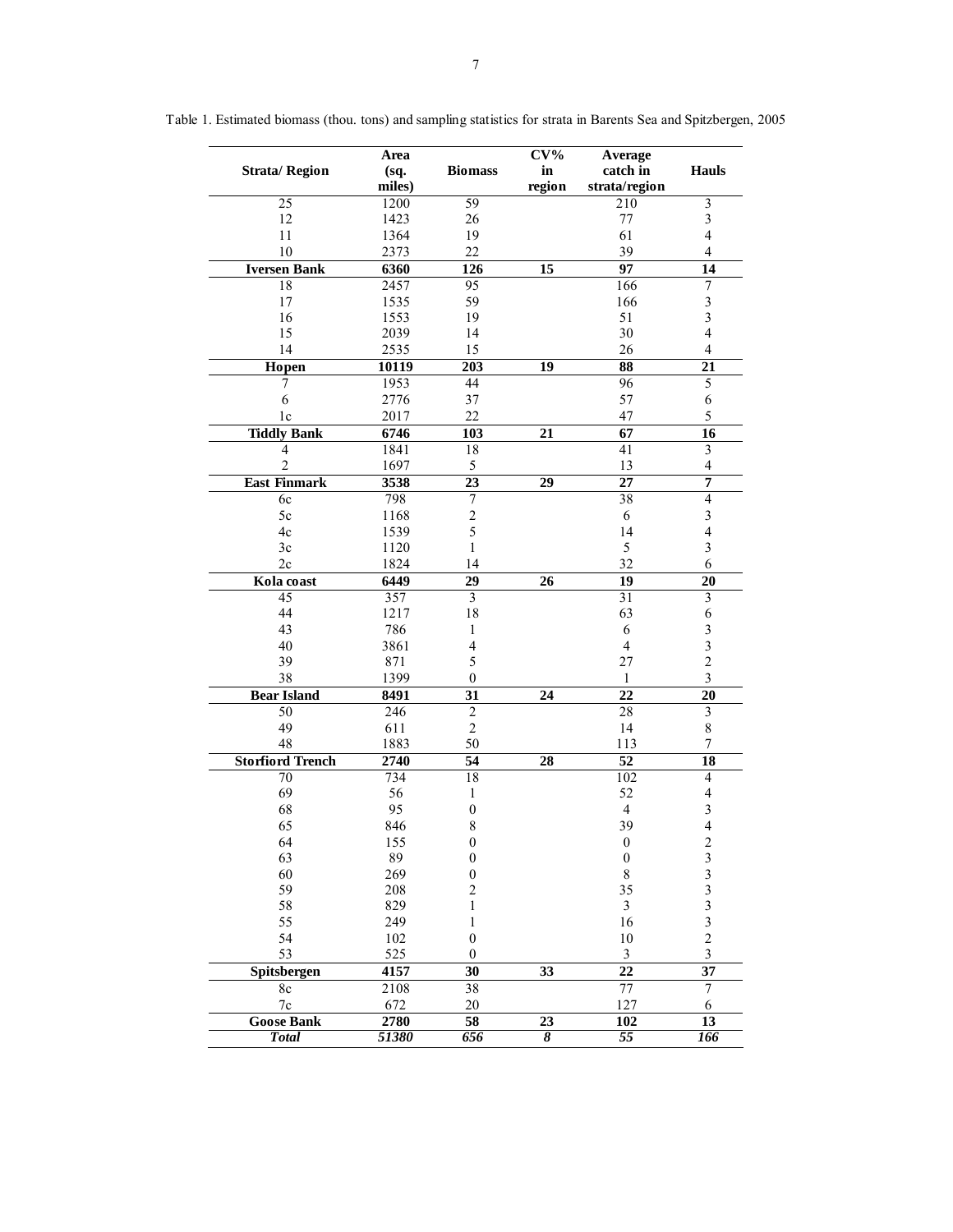| Main    | $\mathbf{A}$ | $\, {\bf B}$  | C-Thor         | ${\bf E}$ | $\mathbf F$       | G             | $\bf H$                               | $\mathbf I$ | $\mathbf K$ | <b>Total</b> | Sum.    |
|---------|--------------|---------------|----------------|-----------|-------------------|---------------|---------------------------------------|-------------|-------------|--------------|---------|
| Area    | East         | <b>Tiddly</b> | <b>Iversen</b> | Hopen     | <b>Bear</b>       | Storfiord     | Spits-                                | Kola        | Goose       |              | A,B,C,E |
|         | Finmark      | <b>Bank</b>   | <b>Bank</b>    |           | <b>Island</b>     | <b>Trench</b> | bergen                                | coast       | <b>Bank</b> |              |         |
| Strata  | $1 - 4$      | 6,7,1s        | $10-12,25$     | $14 - 18$ | $38-40,$<br>43-45 | 48-50         | $53 - 55,58$<br>$60, 63-$<br>65,58-70 | $2s-6s$     | $7s-8s$     |              |         |
| 1984    | 38           | 137           | 99             | 254       |                   |               |                                       | 133         |             | 661          | 528     |
| 1985    | 14           | 45            | 74             | 255       |                   | 6             | 46                                    | 19          | 9           | 468          | 388     |
| 1986    | 9            | 19            | 44             | 140       |                   | 42            | 127                                   | 9           | 9           | 399          | 212     |
| 1987    | 16           | 17            | 59             | 107       | 45                | 36            | 27                                    | 25          | 14          | 346          | 199     |
| 1988    | 14           | 31            | 39             | 49        |                   | 22            | 29                                    | 36          | 13          | 233          | 133     |
| 1989    | 70           | 128           | 57             | 132       | 6                 | 60            | 25                                    | 105         | $20\,$      | 603          | 387     |
| 1990    | 90           | 195           | 119            | 259       | 14                | 110           | 30                                    | 196         | 15          | 1028         | 663     |
| 1991    | 90           | 153           | 104            | 541       | 9                 | 70            | 27                                    | 155         | 43          | 1192         | 888     |
| 1992    | 80           | 153           | 92             | 409       |                   |               |                                       | 65          | 77          | 876          | 734     |
| 1993    | 45           | 91            | 159            | 382       | 9                 |               | 58                                    | 37          | 111         | 892          | 677     |
| 1994    | 4            | 35            | 48             | 255       | 21                |               |                                       | 14          | 27          | 404          | 342     |
| 1995    | 5            | 28            | 15             | 80        | 33                | 53            |                                       | 16          | 18          | 248          | 128     |
| 1996    | 20           | 98            | 127            |           | 21                |               |                                       | 67          | 108         | 441          | 245     |
| 1997    | 26           | 108           | 130            | 341       |                   |               |                                       | 108         | 52          | 765          | 605     |
| 1998    | 14           | 106           | 136            | 172       |                   |               |                                       | 108         | 41          | 576          | 427     |
| 1999    | 43           | 139           | 107            | 523       |                   |               |                                       | 93          | 61          | 966          | 812     |
| 2000    | 29           | 73            | 109            | 328       | 9                 | 39            |                                       | $72\,$      | 141         | 800          | 539     |
| 2001    | 11           | 52            | 105            | 185       | 19                | 14            | 13                                    | 14          | 55          | 468          | 353     |
| 2002    | 30           | 129           | 198            | 353       | 15                | 39            | 51                                    | 70          | 105         | 980          | 710     |
| 2005    | 23           | 103           | 126            | 203       | 31                | 54            | 30                                    | 29          | 58          | 656          | 455     |
| % 02/01 | 173          | 148           | 89             | 91        | $-21$             | 179           | 292                                   | 400         | 91          | 109          | 101     |
| % 05/02 | $-23$        | $-20$         | $-36$          | $-42$     | 107               | 38            | $-41$                                 | $-59$       | $-45$       | $-33$        | $-36$   |

Table 2. Indices of shrimp biomass (1000 t) from Russian surveys in 1984-2005 by main areas of the Barents Sea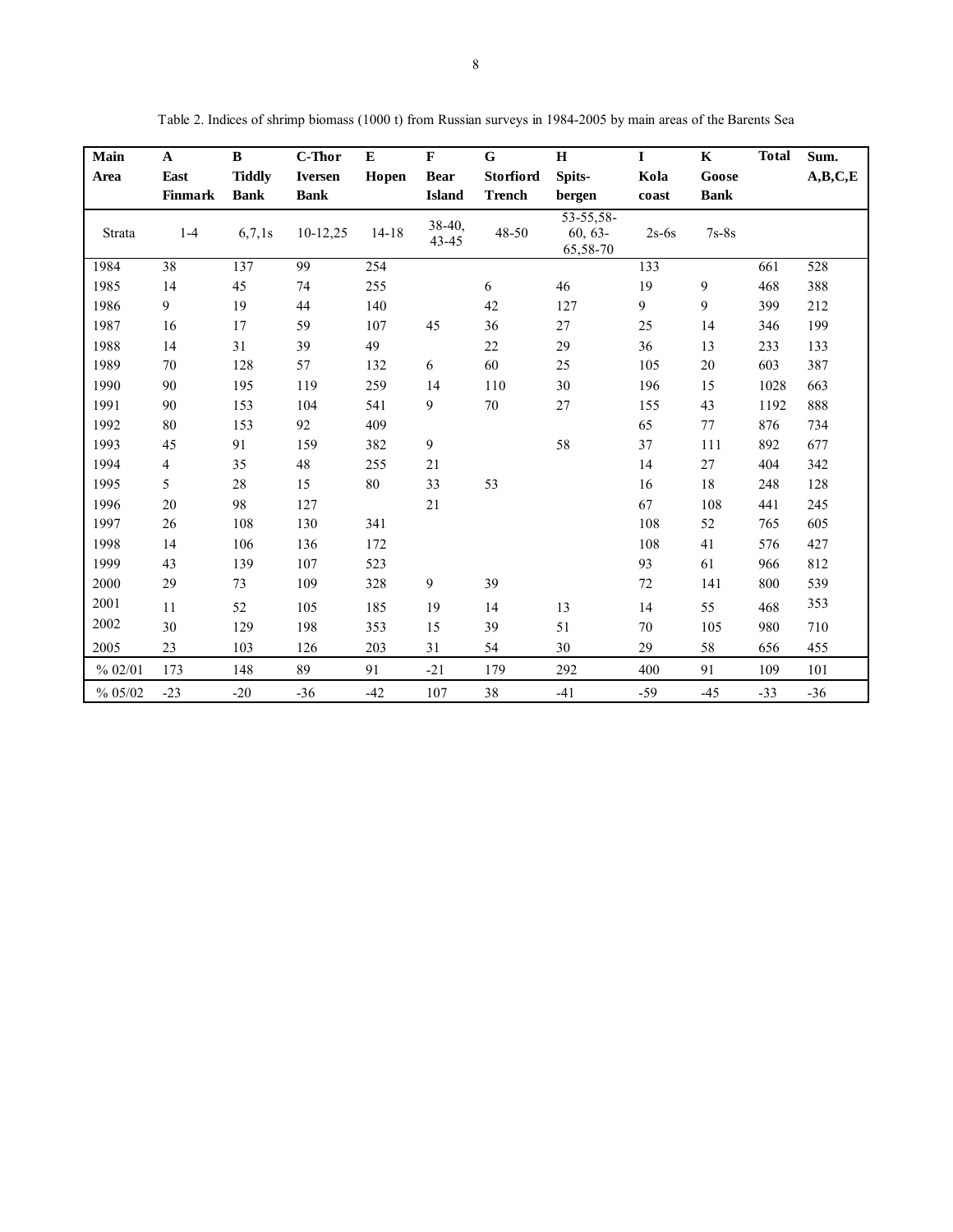

Fig. 1. Survey stratification, sampling locations and density of northern shrimp in the Barents Sea in 2002 and 2005.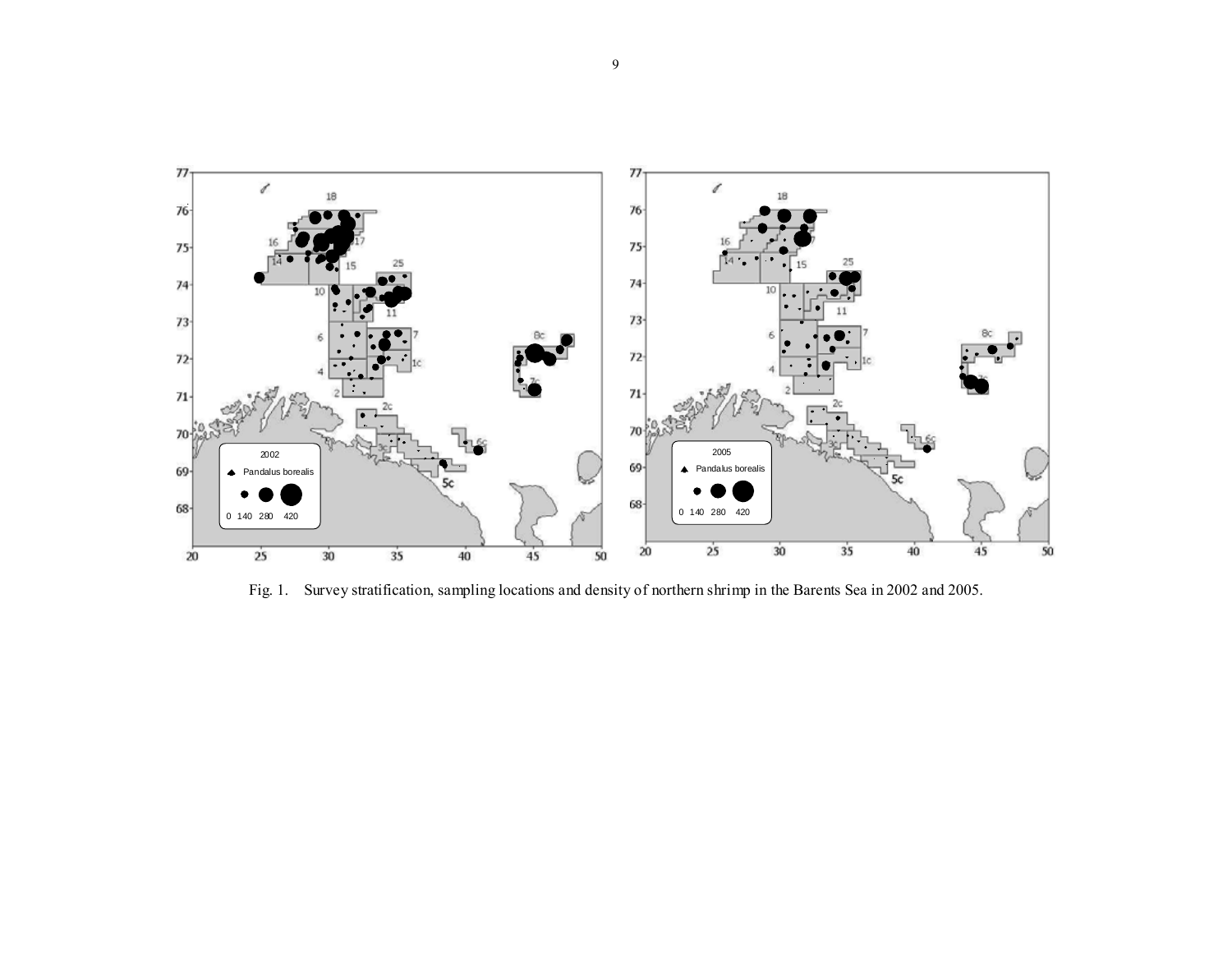

Fig. 2. Survey stratification, sampling locations and density of northern shrimp in Spitsbergen area in 2002 and 2005.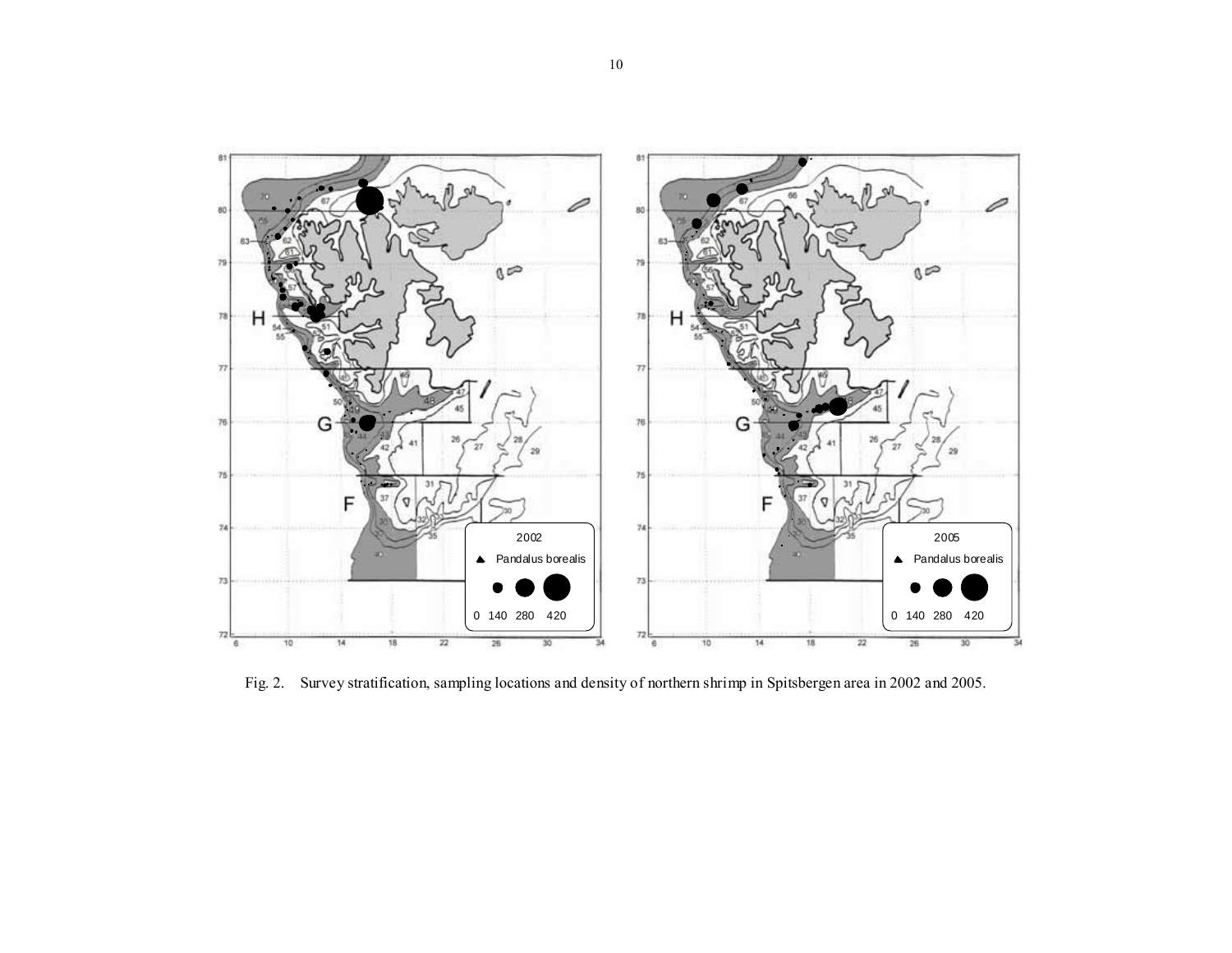









Fig. 3. Distribution of estimated biomass in main areas for surveys in central part of Barents sea (A), Spitsbergen (B) and REZ (C) 1984-2005.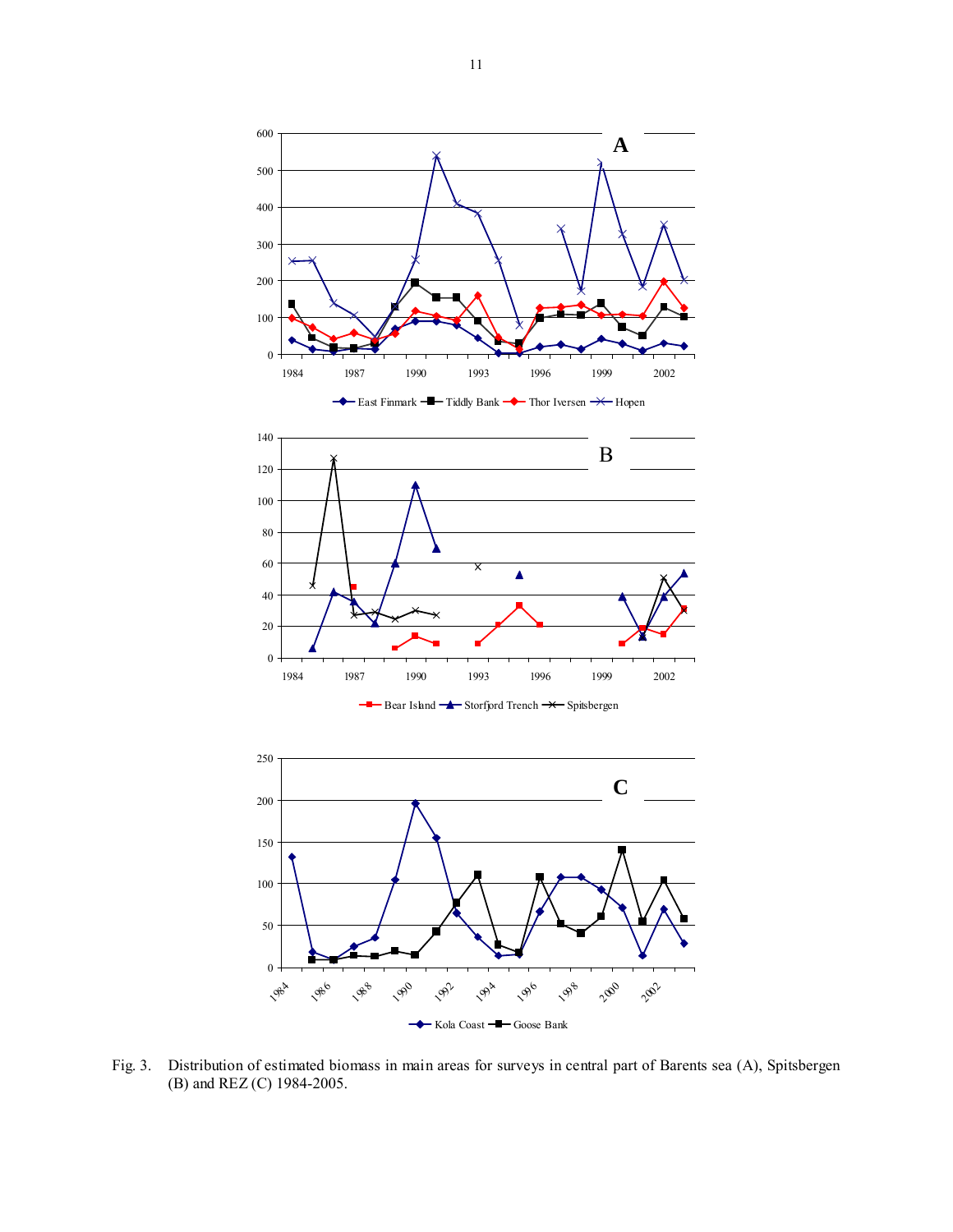

Fig. 4. Length frequencies of northern shrimp in main areas in the Barents Sea and Spitzbergen area.